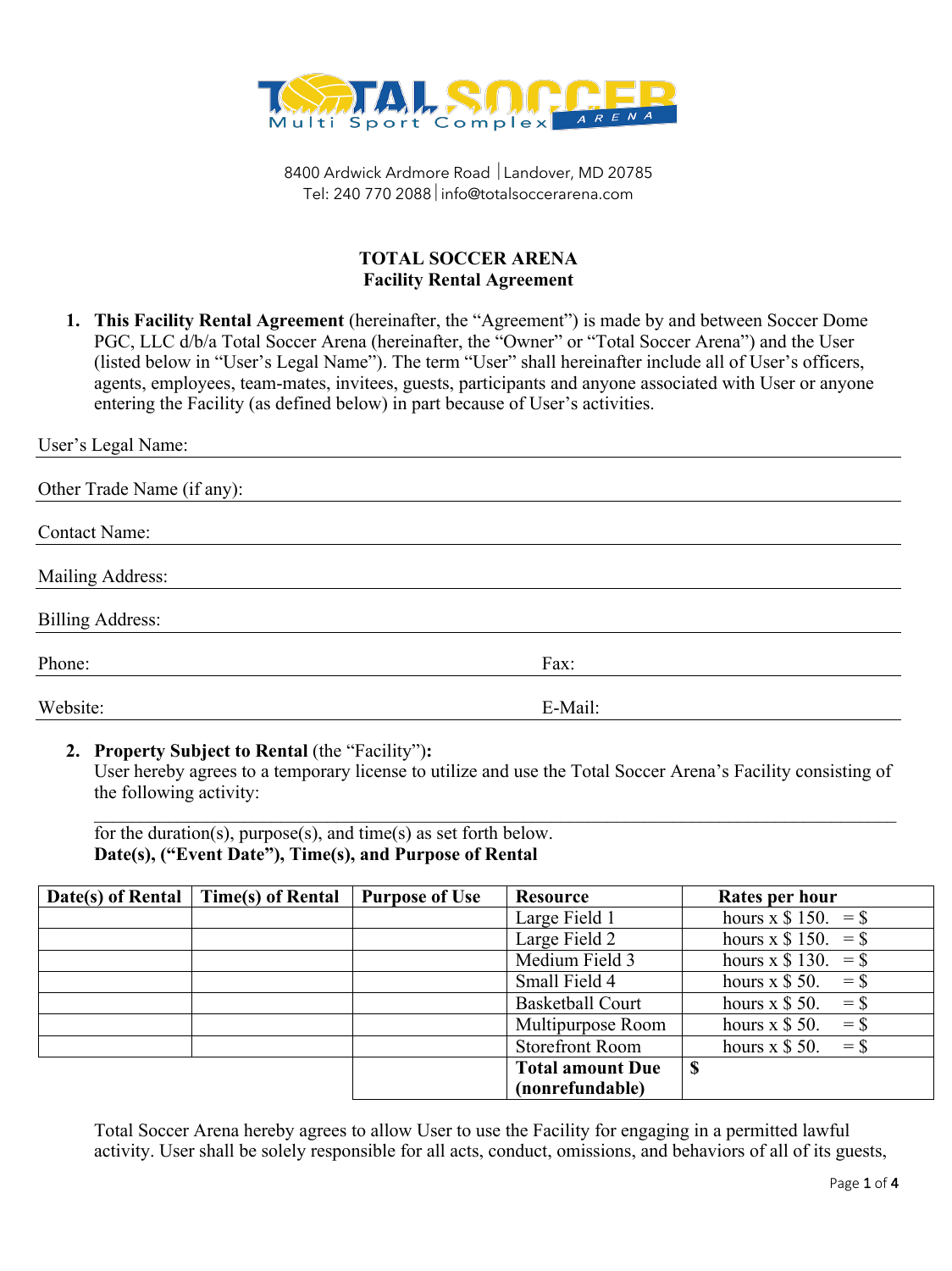

invitees, and participants. User shall be responsible for providing a written document containing the name, address, and accessible cell phone number for a person who has in charge or (or the manager of) the User's activities. User shall warrant that it shall have an on-site supervisor with whom Total Soccer Arena may discuss issues concerning User's compliance with this Agreement. Should it appear in Total Soccer Arena's absolute and sole discretion that User or any of User's guests, invitees, participants or agents are acting in any manner which would impair the safety or enjoyment of others at the Total Soccer Arena Area property, Total Soccer Arena shall have complete and unfettered discretion to take any action it deems appropriate including but not limited to removal of any individual or groups, contacting law enforcement, or cancelling this Agreement and retention of any deposit. Owner provides the use of the Facility, subject to the terms in this Agreement, on an "AS IS" basis with absolutely no warranties of any kind or any purposes. If User, any of its invitees, guests, licensees, or participants desire any type of warranty, guaranty, or assurance concerning the Property, User is requested not to utilize the facility. User shall be solely responsible for confirming that the Facility is suitable for its purposes prior to taking possession. User shall surrender the Facility at the end of the rental period in the same condition in which it was received. In the event repairs or cleaning are required due to damage or condition other than ordinary wear and tear, User shall reimburse Owner for all such cleaning/repair/maintenance fees and costs (including Owner labor and overhead). User acknowledges that the Facility may host multiple events and that common areas may be shared with other users and events.

- **3. Deposit: \$** The deposit must be paid upon execution of this Agreement. In the event User cancels the use of the Facility within 30 days of the first date of rental noted below, the deposit will be forfeited as a cancellation fee. Absent a cancellation, the Deposit shall be applied against the rental fees and cleaning/repair/maintenance fees and costs, in Owner's sole and absolute discretion.
- **4. Rental rates are subject to change.** This Agreement shall become effective upon execution by Owner and User. The total rent must be paid in full by the User prior to the use of the Facility. The parties agree that the User's right to use the Facility will automatically and immediately terminate should the User's payment(s) fail to clear the Owner's banking institution (e.g., for insufficient funds).
- **5. Purpose and Nature of use:** The Facility may only be used for the stated purpose.

## **6. Expected Attendance: Open to Public:** Yes/No

**7. Facility Rules.** User warrants that it will insure that User, its officers, agents, employees, participants, associates, invitees, guests, spectators and any members of the public ("User Participants") attending the Event or during the Rental Period, shall be aware of and abide by the rules of Soccer Dome PGC, LLC d/b/a Total Soccer Arena. User hereby acknowledges by its signature that is has received a copy of all such Rules. All User participants participating in physical activities at the Facility must sign the Facility's Waiver Form. User shall insure that all User Participants conduct themselves appropriately and shall remove or exclude any User Participant who is disruptive to the Event or poses a threat to the safe operation of the Facility or Property. In the event User fails to do so, Owner may, but shall not have the obligation to, remove or exclude such person(s). Owner reserves the right to terminate this agreement when User fails to comply with the guidelines and or restrictions as set forth in this agreement.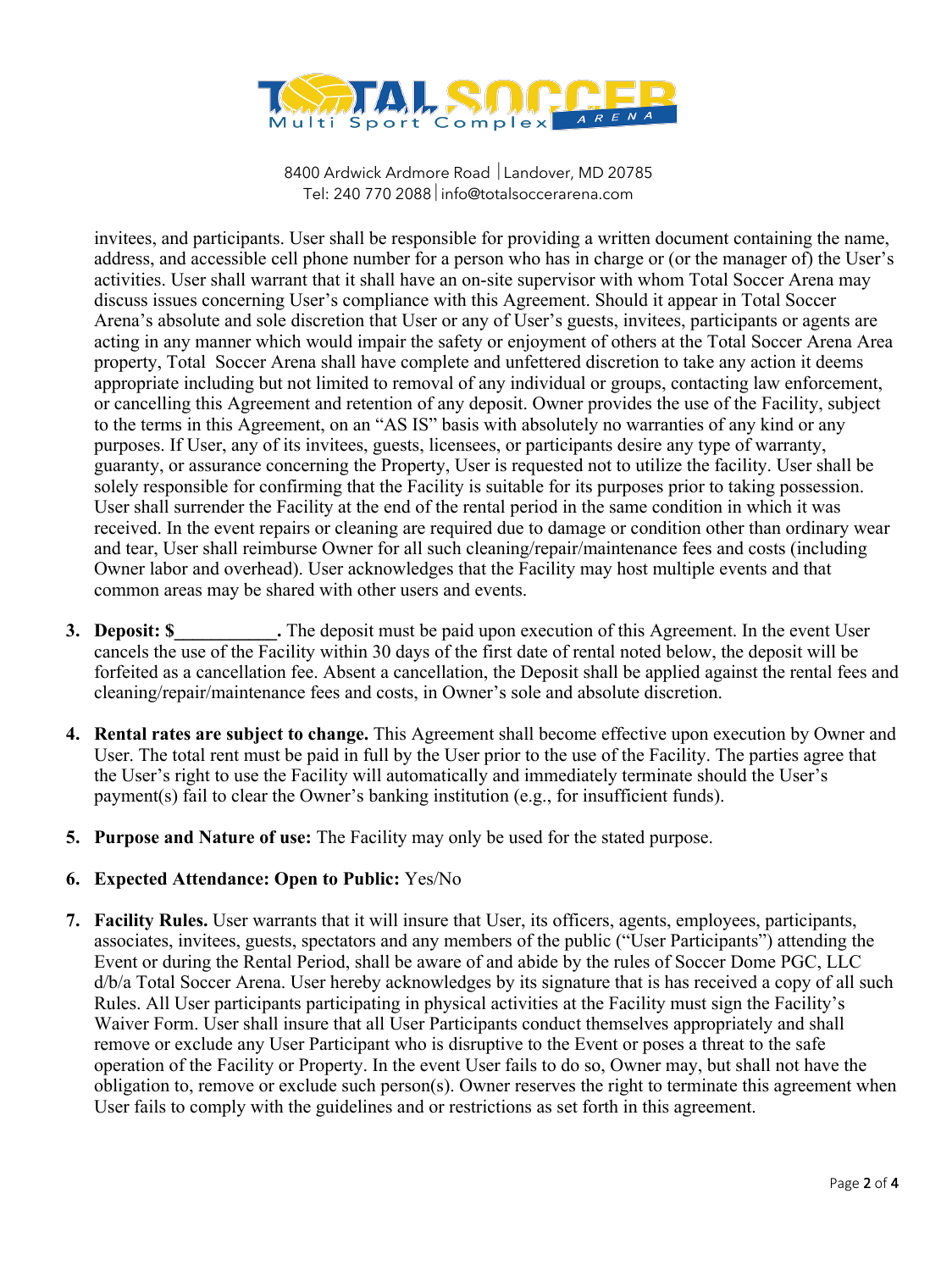

- **8. Facility Unavailability.** In the event that Owner is unable to make the Facility available on the Event Date for any reason whatsoever, User shall have the option of choosing an alternate date mutually agreeable to Owner and User or receiving a refund of the Rental Deposit as its sole and exclusive remedy. In no event shall Owner be responsible for any costs or damages of any kind whatsoever, arising out of a rescheduled or cancelled event.
- **9. Insurance.** As a condition of this Agreement, User has, and shall maintain throughout the term of this Agreement, general liability insurance, naming Owner as an "additional insured," in an amount of coverage not less than \$1,000,000 per occurrence, including personal injury and property damage. Prior to the use of the Property, User agrees to deliver to Owner a certificate of insurance by an insurance company satisfactory to Owner, which names Owner as an additional insured and provides that the insurance company must provide the Owner with at least ten (10) days prior written notice of any cancellation or reduction in coverage. In Addition, if the User's activities are sports/recreation related, liability coverage must INCLUDE "Participant Legal Liability" or "Claims Made by Athletic Participants".
- **10. Indemnification.** The User assumes and agrees to be fully and exclusively responsible for the safety and conduct of the persons and property of all participants in the events during the Rental Period and until all persons associated with the User has left the Total Soccer Arena premises. User shall indemnify and be responsible for all of User's employees, participants, associates, invitees, guests, spectators and any members of the public in attendance at any of the events being held by the User at the Facility. The User shall defend, indemnify, and hold the Owner, its officers, employees, and agents harmless from and against any and all liability, loss, expense, including reasonable attorneys' fees, or claims of any kind of type including but not limited to injury or damages, property damage or loss arising out of the performance of this Agreement or User's use of the Facility or User's presence at Total Soccer Arena's property.
- **11. Medical Assistance Not Provided**. The Facility does not have or provide medical staff or assistance. User shall be solely responsible for insuring that it arranges for such care in the event it is needed.
- **12. Disputes**. If any dispute should arise in relation to this Agreement, Owner and User shall first negotiate among themselves in "good faith". Afterward, if the dispute is not resolved, then Owner and User shall seek mediation in accordance with the laws in the State of Maryland. If the parties fail to resolve the dispute through mediation, the American Arbitration Association shall be used in accordance with their rules. Parties agree to the binding effect of any ruling or judgment made by the American Arbitration Association.
- **13. Attorney's Fees.** The prevailing party in any action to enforce or construe this Agreement shall be entitled to recover its attorney's fees and court costs.
- **14. Non-Compliance with Agreement**: In addition to any remedies at law and equity, Owner shall have the absolute right to retain all or any portion of the Deposit that Owner deems appropriate in the event that User has failed or fails to comply with all terms of this Agreement.